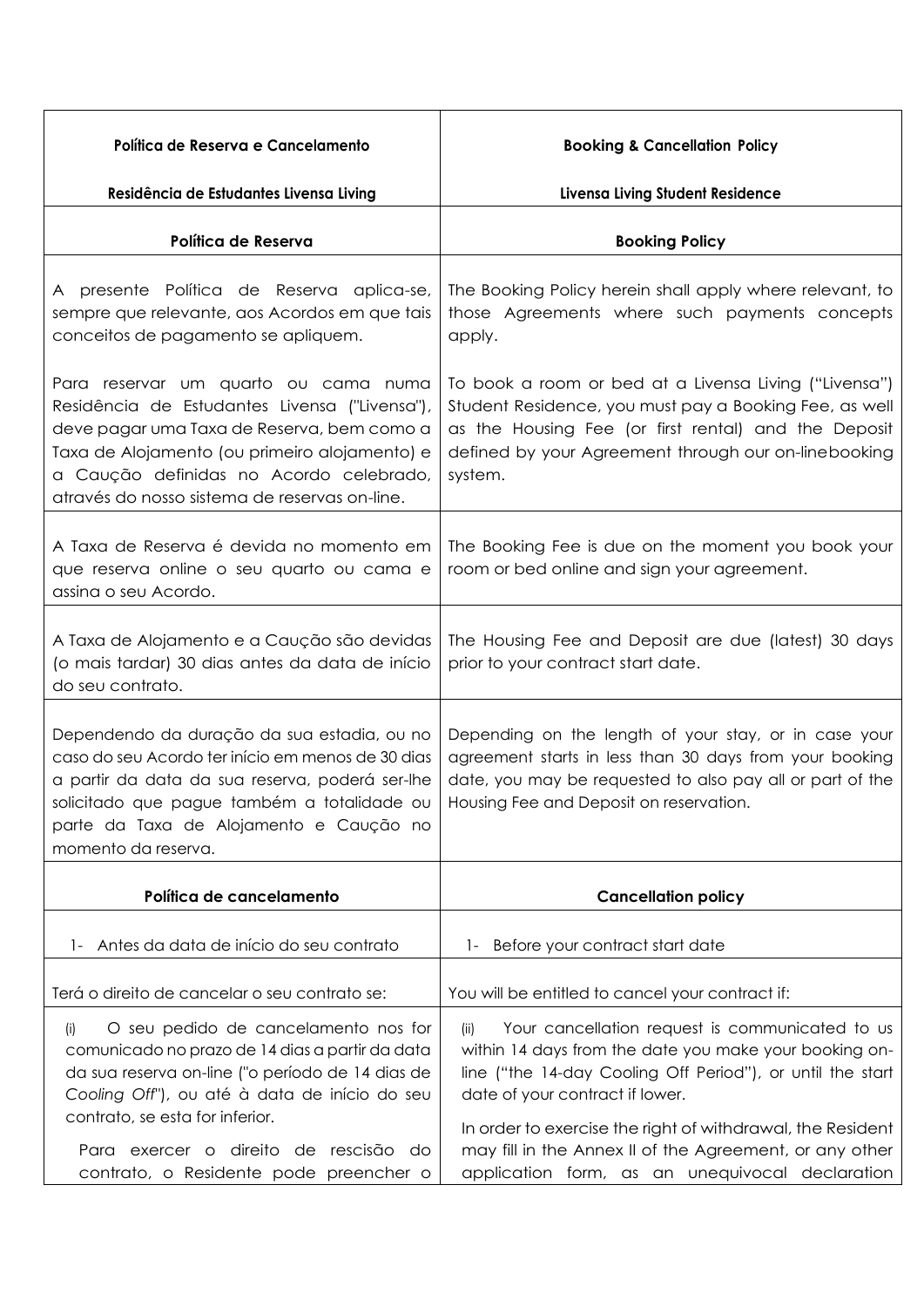| Anexo II do Acordo, ou qualquer outro<br>formulário<br>de<br>pedido,<br>como<br>uma<br>declaração inequívoca, expressando a sua<br>vontade<br>rescisão<br>de<br>do<br>Acordo,<br>acompanhada de uma cópia do Bilhete de<br>Identidade ou Passaporte e enviá-lo por e-<br>mail para cancel@livensaliving.com. | expressing his / her wish to withdraw from the<br>Agreement, accompanied by a copy of the ID Card or<br>Passport<br>and<br>send<br>it<br>by<br>at<br>email<br>cancel@livensaliving.com.                                                                 |
|--------------------------------------------------------------------------------------------------------------------------------------------------------------------------------------------------------------------------------------------------------------------------------------------------------------|---------------------------------------------------------------------------------------------------------------------------------------------------------------------------------------------------------------------------------------------------------|
| não conseguir garantir um lugar numa<br>(i)<br>universidade/faculdade na cidade onde<br>reservou a sua cama/quarto. Para tal, será<br>solicitada uma inscrição numa cidade<br>diferente como prova.                                                                                                          | you are unsuccessful in securing a place at a<br>(iii)<br>University/College in the city in which you have booked<br>your bed / room. A registration in a different city will be<br>requested as proof.                                                 |
| (iv) o seu pedido de visto foi rejeitado pelas<br>autoridades espanholas / portuguesas durante<br>o período correspondente à sua reserva. A<br>rejeição do visto será solicitada como prova.                                                                                                                 | your Visa application has been rejected by the<br>(iii)<br>Spanish / Portuguese authorities<br>for the<br>period<br>corresponding to your booking. The visa rejection will be<br>requested as proof.                                                    |
| acima<br>mencionados,<br>todos<br>Em<br><b>OS</b><br>casos<br>totalidade<br>reembolsaremos<br>todos<br>na<br>OS<br>montantes já pagos.                                                                                                                                                                       | In all cases mentioned above, we will refund in full all<br>amounts already paid.                                                                                                                                                                       |
| Após a data de início do seu contrato                                                                                                                                                                                                                                                                        | After your contract start date<br>$2 -$                                                                                                                                                                                                                 |
| Terá o direito de cancelar o seu contrato se<br>encontrar um substituto para assumir o seu<br>alojamento, pelo menos até à data de término do<br>contrato.                                                                                                                                                   | You will be entitled to cancel your contract if you find a<br>replacement to take over your tenancy at least until your<br>contract end date.                                                                                                           |
| A pessoa que assume o alojamento deve cumprir<br>os mesmos requisitos que o estudante: ser um<br>estudante a tempo inteiro durante a sua estadia<br>(aplicável em algumas propriedades Livensa) e ser<br>do mesmo género no caso de uma cama num<br>quarto partilhado.                                       | The person who takes over your tenancy must comply with<br>the same requirement as you: to be a full-time student<br>during their stay (applicable in some Livensa properties), to<br>have the same gender as you in case of a bed in a shared<br>room. |
| Para cancelar o seu contrato, deve informar-nos<br>por escrito, enviando um e-mail para a sua<br>propriedade, através do endereço de e-mail<br>especificado no seu contrato.                                                                                                                                 | To cancel your contract, you must tell us in writing by<br>sending an email to your property at the email address<br>specified in your contract.                                                                                                        |
| É importante que compreenda que ao reservar<br>o seu alojamento, está a celebrar um contrato<br>com o Titular e é responsável por todas as taxas<br>devidas pelo período do contrato.                                                                                                                        | It is important that you understand that when you book<br>your accommodation, you are entering into a legal<br>agreement with the Holder and are liable for all fees due<br>for the contract period.                                                    |
| Cancelamento da sua Reserva pela Livensa                                                                                                                                                                                                                                                                     | <b>Cancellation of your Booking by Livensa</b>                                                                                                                                                                                                          |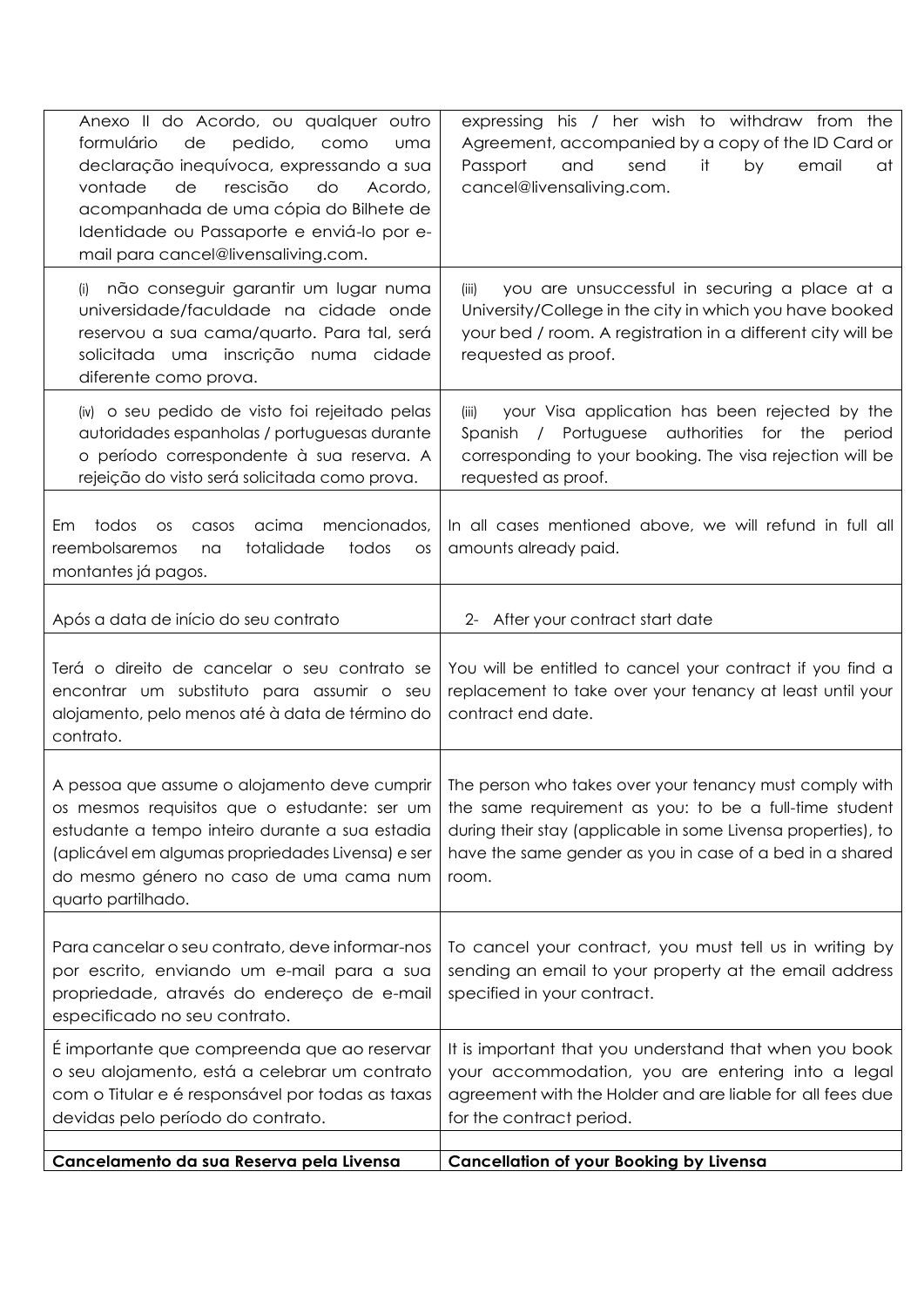| Os nossos termos e condições estabelecem que<br>o cliente é obrigado a assinar o seu Acordo<br>através de uma assinatura eletrónica on-line e a<br>completar a sua reserva on-line pagando a<br>Taxa de Reserva no prazo de 48 horas a partir da<br>assinatura do contrato. | Our terms and conditions reflect that you are required to<br>sign your Agreement by way of an on-line electronic<br>signature and to complete your on-line booking by<br>paying the Booking Fee within 48 hours from contract<br>signature.               |
|-----------------------------------------------------------------------------------------------------------------------------------------------------------------------------------------------------------------------------------------------------------------------------|-----------------------------------------------------------------------------------------------------------------------------------------------------------------------------------------------------------------------------------------------------------|
| Se não tiver efetuado o pagamento da sua Taxa<br>de Reserva dentro do período acima indicado,<br>a Livensa pode cancelar automaticamente a<br>sua reserva sem aviso prévio ou notificação.                                                                                  | If you have failed to pay your Booking Fee within the<br>above period, Livensa may automatically cancel your<br>booking without giving you further notice.                                                                                                |
| Medidas extraordinárias relativas à COVID-19                                                                                                                                                                                                                                | <b>Extraordinary measures regarding COVID-19</b>                                                                                                                                                                                                          |
| circunstâncias<br>Devido<br>às<br>extraordinárias                                                                                                                                                                                                                           | Due to the extraordinary circumstances related to                                                                                                                                                                                                         |
| relacionadas com a COVID-19, a Livensa decidiu<br>ampliar<br>condições de cancelamento,<br>$\alpha$ s<br>conforme abaixo indicadas, ou permitir<br>uma<br>alteração<br>das<br>condições<br>inicialmente<br>acordadas durante o processo de reserva:                         | COVID-19, Livensa is extending its cancellation policy<br>under the conditions below, or allowing an amendment<br>of the initially agreed conditions during the reservation<br>process:                                                                   |
| Quando no momento do início do seu<br>$1 -$<br>contrato for proibido, pelas autoridades<br>competentes, viajar do seu país de origem<br>para uma residência Livensa, terá o direito<br>de cancelar a sua reserva e os montantes<br>pagos serão reembolsados.                | When travelling from your home country to a Livensa<br>ŀ.<br>residence is prohibited by the competent authorities<br>at the time your contract is due to start, you will be<br>entitled to cancel your booking and the amounts<br>paid shall be refunded. |
| Terá de nos informar por escrito, enviando<br>um e-mail para a sua propriedade através<br>do endereço eletrónico especificado no<br>seu contrato, antes da data de início do<br>acordo,<br>fim<br>solicitar<br>de<br>a<br>seu<br>$\circ$<br>cancelamento sob esta condição. | You will need to tell us in writing by sending an email<br>to your property at the email address specified in<br>your contract before the start date of your<br>agreement, in order b request the cancelation<br>under this condition.                    |
| Será pedida uma prova do regulamento<br>de restrição de viagem. Note que um<br>teste PCR positivo ou um possível requisito<br>de quarentena no momento da chegada<br>não se qualificariam como uma restrição<br>de viagem neste sentido.                                    | A proof of travel restriction regulation will be<br>requested. A positive PCR test or possible<br>quarantine requirement at the time of arrival would<br>not qualify as a travel restriction in this sense.                                               |
| 2- Cancelamento total das aulas presenciais<br>para o Ano Académico 2021   22 até 31 de<br>julho de 2021.                                                                                                                                                                   | cancellation of face-to-face classes<br>$2 -$ Full<br>tor<br>Academic Year 2021   22 by 31 July 2021.                                                                                                                                                     |
| Terá de nos informar por escrito, enviando<br>um e-mail para a sua propriedade através<br>do endereço eletrónico especificado no<br>seu contrato, até 31 de julho de 2021, a fim                                                                                            | You will need to tell us in writing by sending an email<br>to your property at the email address specified in<br>your contract by 31 July 2021, in orderto request the<br>cancelation under this condition.                                               |